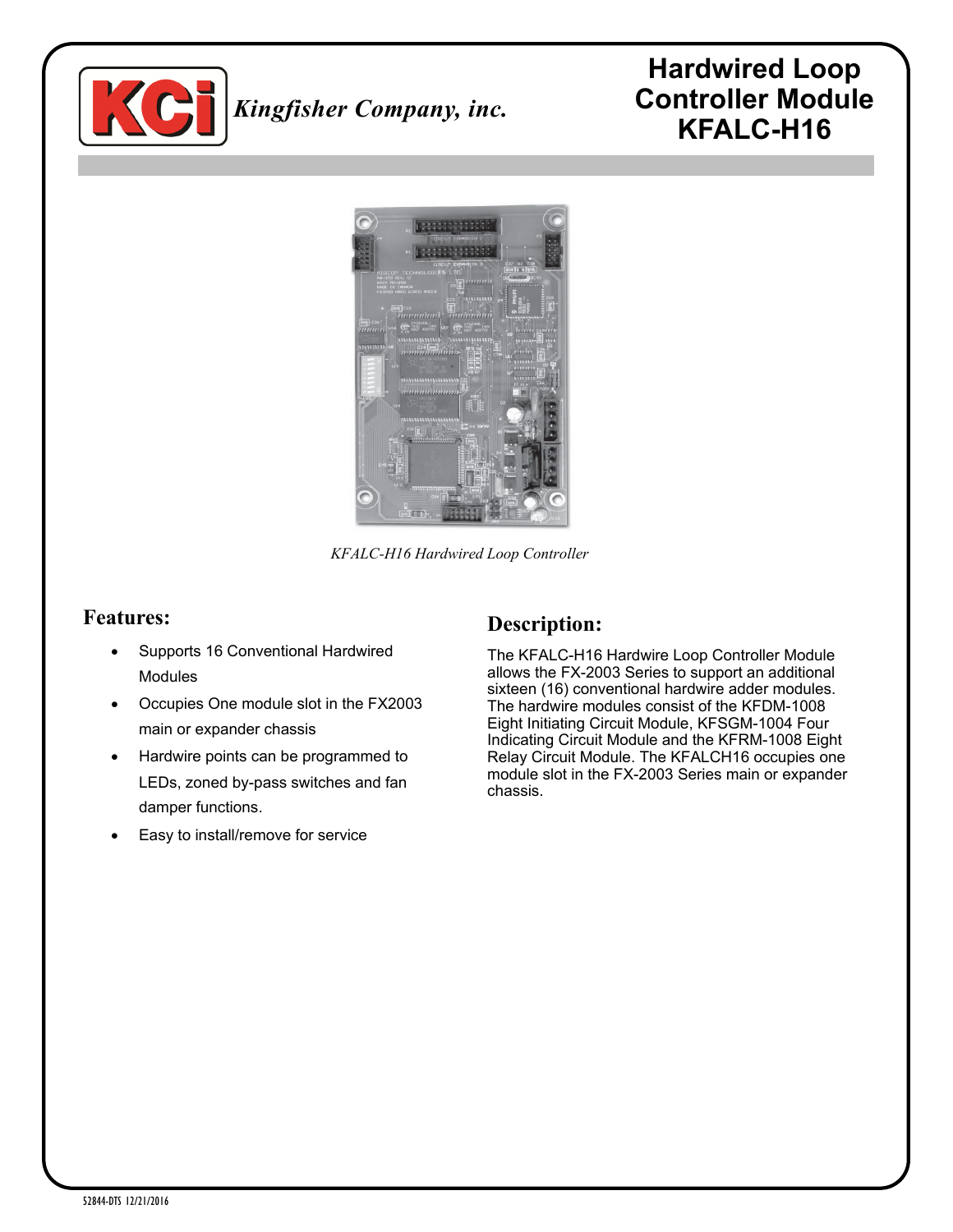#### **Specifications:**

| <b>Normal Operating Voltage:</b> | Standby: .035A<br>Alarm:<br>.05A                                         |
|----------------------------------|--------------------------------------------------------------------------|
| <b>Temperature Range:</b>        | $0^{\circ}$ C to 49 $^{\circ}$ C<br>$(32^{\circ}$ F to 120 $^{\circ}$ F) |
| Humidity:                        | 10% to 93% Noncondensing                                                 |
| Weight:                          | $0.65$ lbs<br>$0.29$ kg                                                  |

#### **ORDERING INFORMATION**

| $KCi$ #   | Model #   | <b>Description</b>               |
|-----------|-----------|----------------------------------|
| 52844     | KFALC-H16 | Hardwired Loop Controller Module |
| 52844-DTS |           | Data Specification Sheet         |

Kingfisher Company, inc., products must be used within their published specifications and must be PROPERLY specified, applied, installed, operated, maintained and operationally tested in accordance with their installation instructions at the time of installation and at least twice a year or more often and in accordance with local, state and federal codes, regulations and laws. Specification, application, installation, operation, maintenance and testing must be performed by qualified personnel for proper operation in accordance with all of the latest National Fire Protection Association (NFPA), Underwriters' Laboratories (UL), National Electrical Code (NEC), Occupational Safety and Health Administration (OSHA), local, state, county, province, district, federal and other applicable building and fire standards, guidelines, regulations, laws and codes including, but not limited to, all appendices and amendments and the requirements of the local authority having jurisdiction (AHJ).

NOTE: Due to continuous development of our products, specifications and offerings are subject to change without notice in accordance with Kingfisher Company, inc., standard terms and conditions

> *Kingfisher Company, inc. 81 Old Ferry Road - Lowell, MA 01854 Phone: 978-596-0214 Fax: 978-596-0217 [www.kfci.com](http://www.kfci.com/)*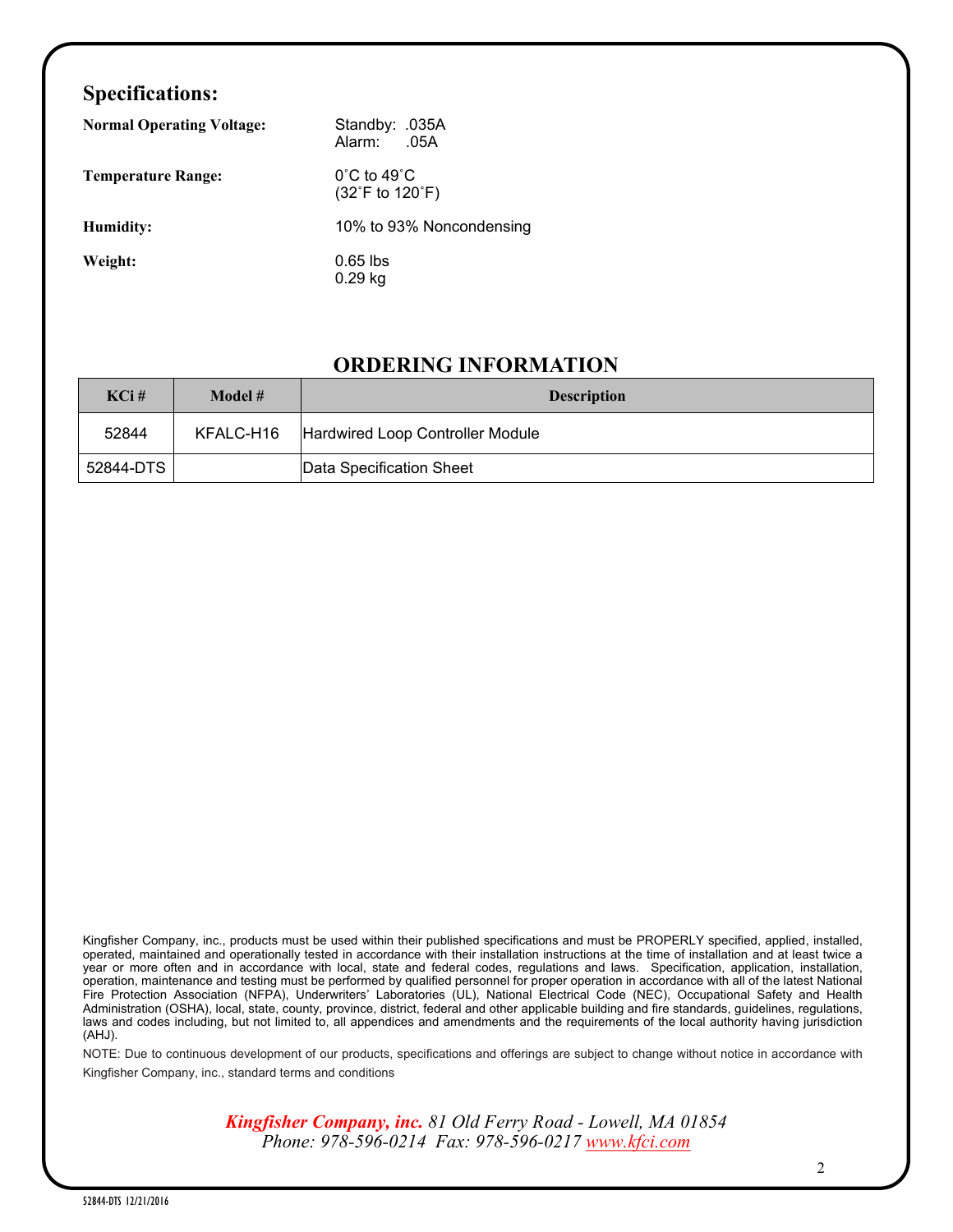